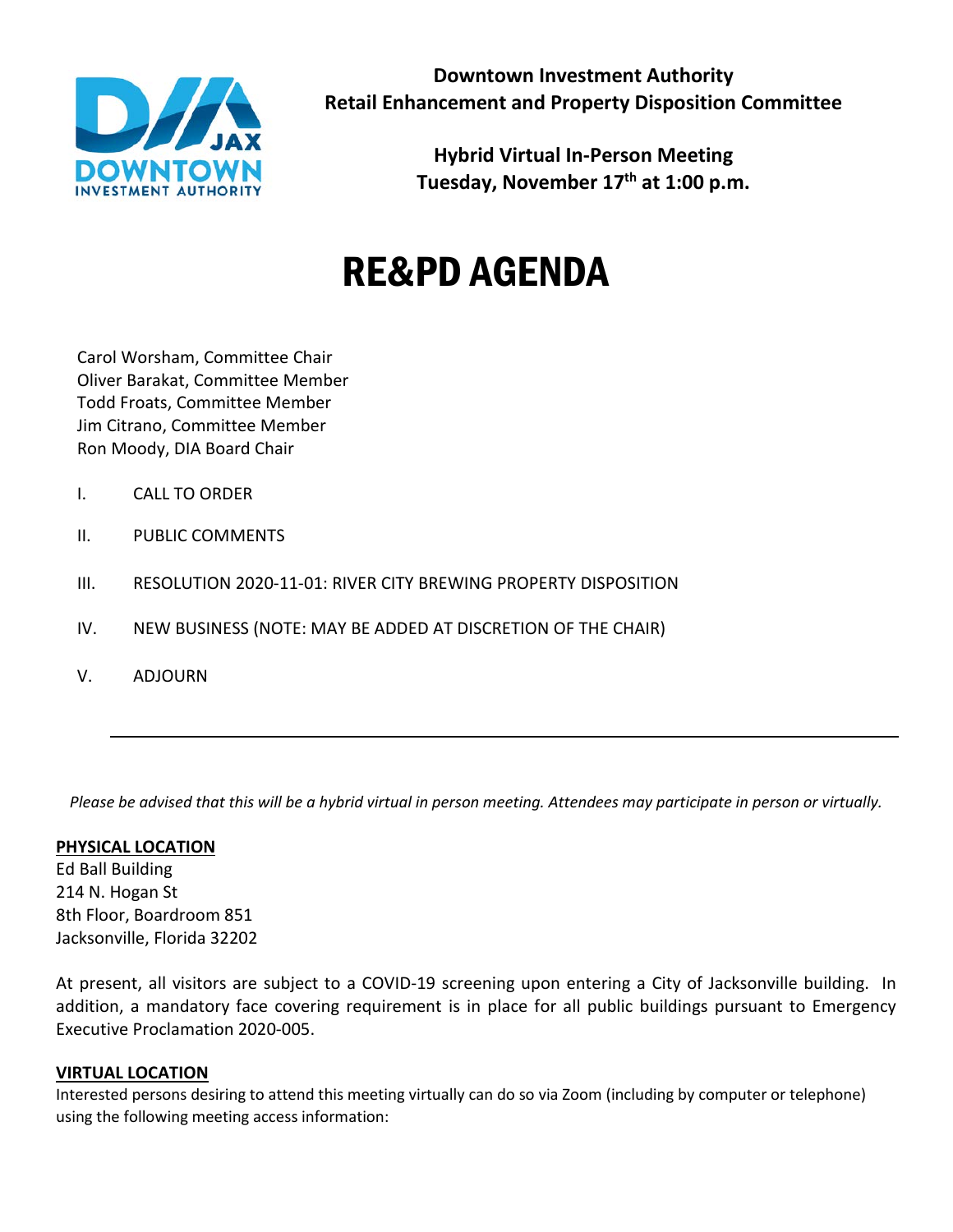

**Hybrid Virtual In-Person Meeting Tuesday, November 17th at 1:00 p.m.**

# **By Computer** <https://zoom.us/j/92924947643?pwd=MTlEL0N6Z3FMS1BSR3dPUTIxYjVHZz09>

**Meeting ID: 929 2494 7643 Passcode: 704731**

**One tap mobile** +1 (312) 626-6799 (Chicago)

+1 (646) 558-8656 (New York) Find your local number: <https://zoom.us/u/adQCoYcPRG>

# **Public Comment**

Persons attending this meeting in-person or via Zoom will be given an opportunity to provide public comment during the designated public comment period. Interested persons who cannot attend this Hybrid meeting but who wish to submit public comments to be read during the public comment portion of the meeting regarding any matter on the agenda for consideration at the meeting may do so by emailing Ina Mezini at [RMezini@coj.net](mailto:RMezini@coj.net) up to 1:05 p.m. on November 17<sup>th</sup>, 2020. Public comments submitted by email must be received no later than 1:05 p.m. on November 17<sup>th</sup>, 2020; comments will be read during the public comment portion of the meeting. The meeting agenda and materials can be obtained electronically at [https://dia.coj.net/Meetings/Upcoming-Meetings/DIA.](https://dia.coj.net/Meetings/Upcoming-Meetings/DIA)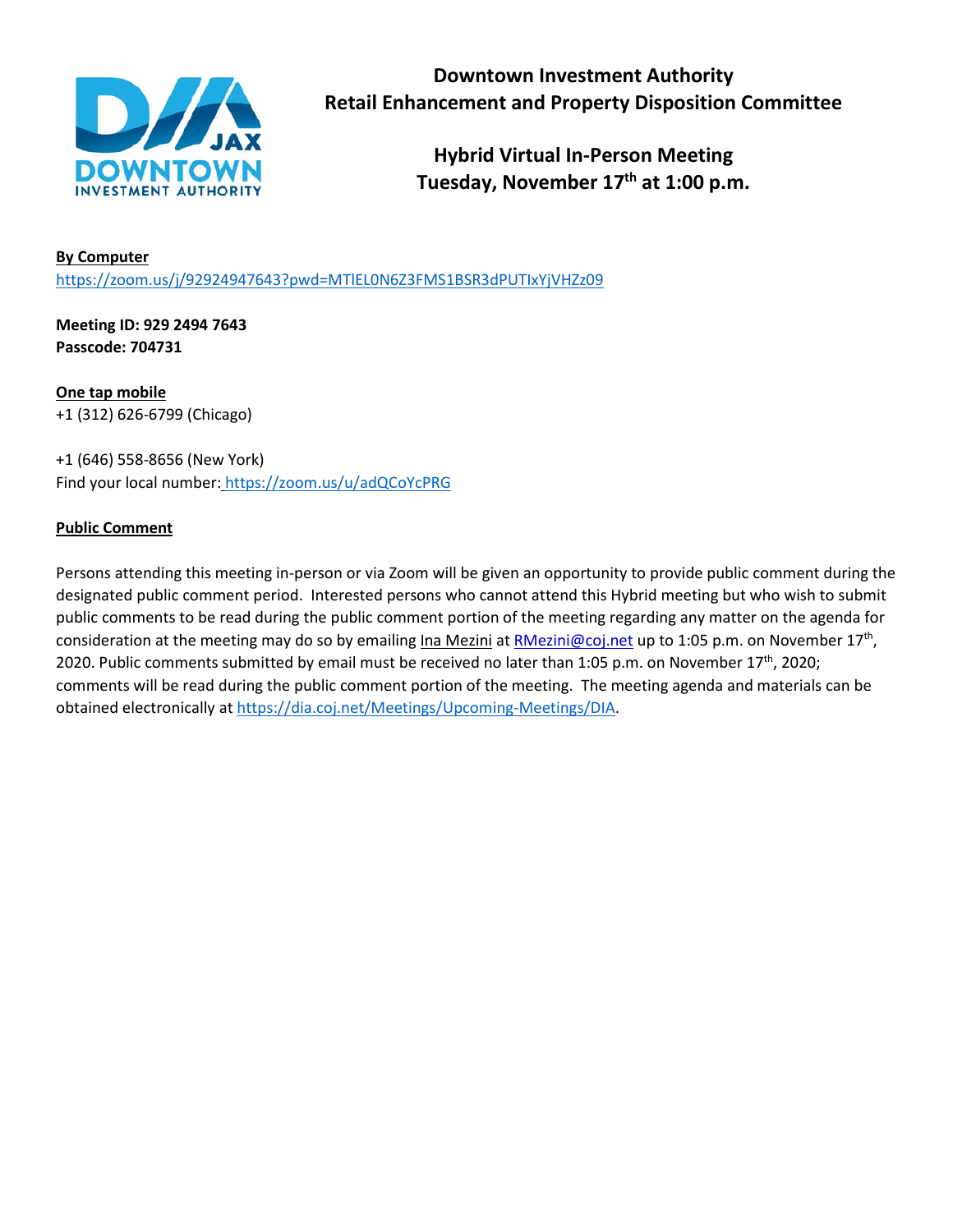#### **RESOLUTION 2020-11-01**

**A RESOLUTION AUTHORIZING THE CHIEF EXECUTIVE OFFICER ("CEO") OF THE DOWNTOWN INVESTMENT AUTHORITY ("DIA') TO NEGOTIATE AND ENTER INTO A REDEVELOPMENT AGREEMENT FOR THE CONVEYANCE OF AN APPROXIMATELY 3.43 ACRE PARCEL OF CITY-OWNED REAL PROPERTY LOCATED GENERALLY BETWEEN MUSEUM CIRCLE AND THE ST. JOHNS RIVER, BETWEEN ST. JOHNS RIVER PARK AND MOSH ON THE EAST AND ST JOHNS MARINA BOAT RAMP AND THE ACOSTA BRIDGE ON THE WEST, AS MORE FULLY IDENTIFIED BY DUVAL COUNTY TAX PARCEL NUMBERS 080270 1000 AND 08270-1001 TOGETHER WITH A PORTION OF PARCEL 080269 0500, COLLECTIVELY "THE PROPERTY"; AUTHORIZING THE CEO TO INITIATE THE FILING LEGISLATION WITH THE CITY COUNCIL REGARDING THE SAME; AUTHORIZING THE CEO OF THE DIA TO TAKE ALL ACTION NECESSARY TO EFFECTUATE THE PURPOSES OF THIS RESOLUTION, INCLUDING THE EXECUTION OF A REDEVELOPMENT AGREEMENT, PURCHASE AND SALE AGREEMENT, OR FUNCTIONAL EQUIVALENTS; PROVIDING FOR AN EFFECTIVE DATE.**

**WHEREAS**, via Ordinance 2012-0364-E, the City Council created the Downtown Investment Authority, designating the DIA as the City's Community Redevelopment Agency for the Southside Community Redevelopment Area and authorizing it to approve and negotiate economic development agreements and dispose of City-Owned property; and

**WHEREAS**, the City owns an approximately 3.43 acre parcel of real property identified by Duval County Tax Parcel Numbers 080270 1000 and 080270-1001, currently encumbered by a ground lease entered into between the City, JEDC and Maritime Concepts, LLC ("Maritime") as its tenant on July 31, 1998, as amended, for a term of 99 years commencing August 1, 1998 ("Ground Lease") for the property commonly known as River City Brewing Company and its associated parking lot ("Ground Lease Property"), as shown on Exhibit "A" attached hereto; and

**WHEREAS**, at the October 14, 2020, DIA Board Meeting, in consideration of a proposal submitted by Related Development, LLC, the DIA agreed to issue a notice of intent to dispose of the Property and solicit other proposals therefor upon certain terms and conditions ("Notice of Intent") and

**WHEREAS,** the DIA, in its capacity as the Community Redevelopment Agency for the Southside Community Redevelopment Area, in accordance with Chapter 122, Jacksonville Code of Ordinances, and Chapter 163, Part III, Florida Statutes, issued the Notice of Intent to dispose of that property commonly known as River City Brewing Company and its associated parking lot; and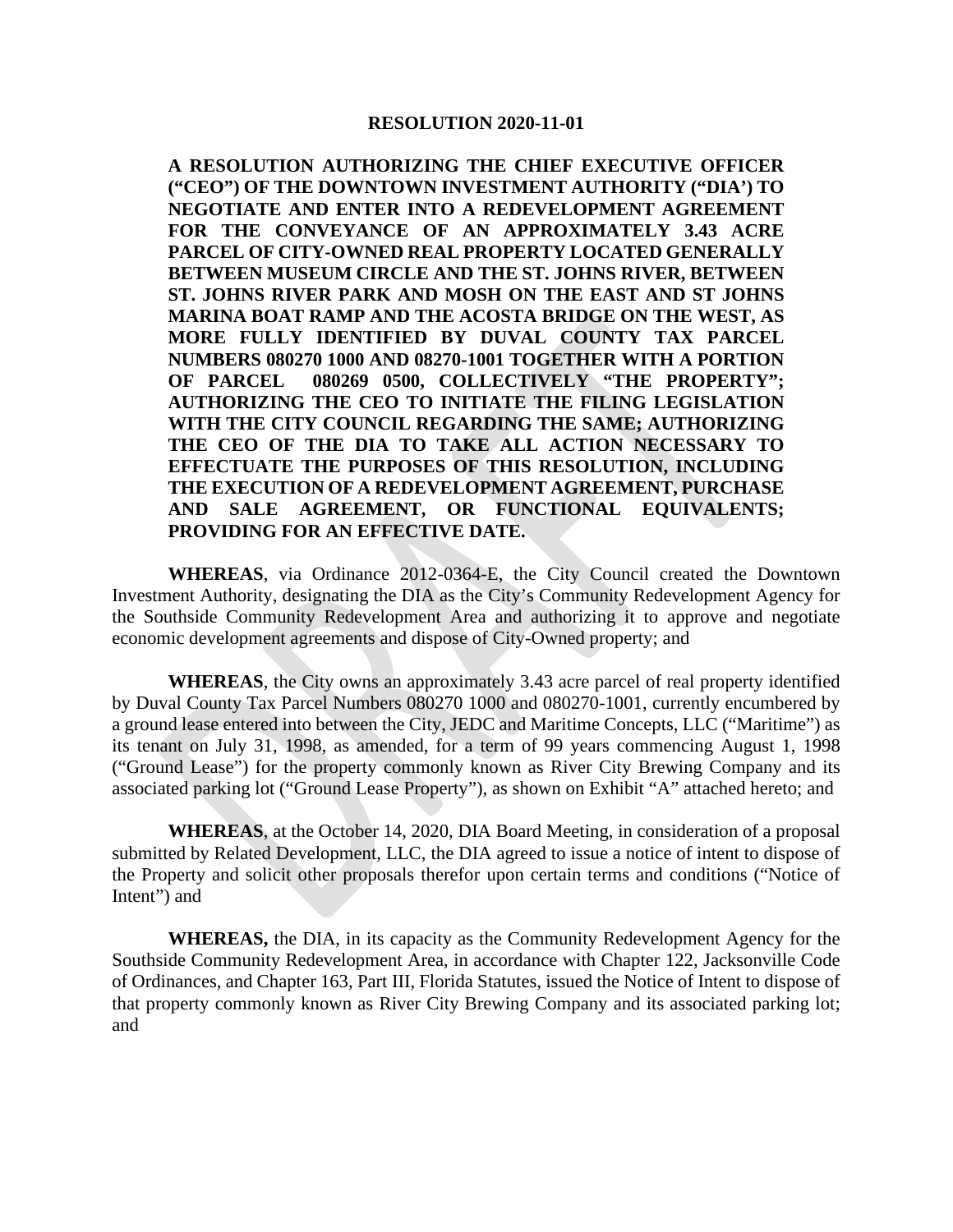**WHEREAS,** the purpose of the Notice of Intent was to solicit other proposals for the acquisition and redevelopment of the aforementioned Property, the minimum terms of which were included in the Notice of Intent published in the Jacksonville Daily Record on October 16, 2020; and

WHEREAS, responses were received in response to the Notice of Intent; and

**WHEREAS,** after consideration of the proposal previously made by Related Group, LLC and the proposals received from the other \_\_\_\_\_\_\_\_\_ respondents to the Notice of Disposition, the DIA staff recommended that the DIA accept the proposal of  $\cdot$  and  $\cdot$ ; and

**WHEREAS**, at a publicly noticed meeting held on November 17, 2020, the DIA Retail Enhancement and Property Disposition Committee ("REPD") recommended that the DIA Board accept the proposal of \_\_\_\_\_\_\_\_\_\_\_\_\_\_\_\_\_\_\_\_\_\_.

**WHEREAS**, the DIA desires to enter into a Redevelopment Agreement, Purchase and Sale Agreement, or functional equivalents with **for the redevelopment** for the redevelopment of the Property in accordance with those minimum terms and conditions set forth in Exhibit 'B' to this resolution,

**NOW THEREFORE BE IT RESOLVED,** by the Downtown Investment Authority:

**Section 1**. The recitals set forth above are true and correct and are hereby incorporated herein by this reference.

**Section 2.** The DIA Board hereby approves a disposition of the Property to \_\_\_\_\_\_\_\_\_\_ in accordance with the terms attached as Exhibit B attached hereto and made a part hereof.

**Section 3.** The DIA Board finds that this resolution furthers the following Redevelopment Goals:

## **Redevelopment Goal No. 1**

Reinforce Downtown as the City's unique epicenter for business, history, culture, education, and entertainment.

#### **Redevelopment Goal No. 2**

Increase rental and owner-occupied housing downtown, targeting key demographic groups seeking a more urban lifestyle.

#### **Redevelopment Goal No. 4**

Improve walkability/bikeability and connectivity to adjacent neighborhoods and the St. Johns River while creating highly walkable nodes.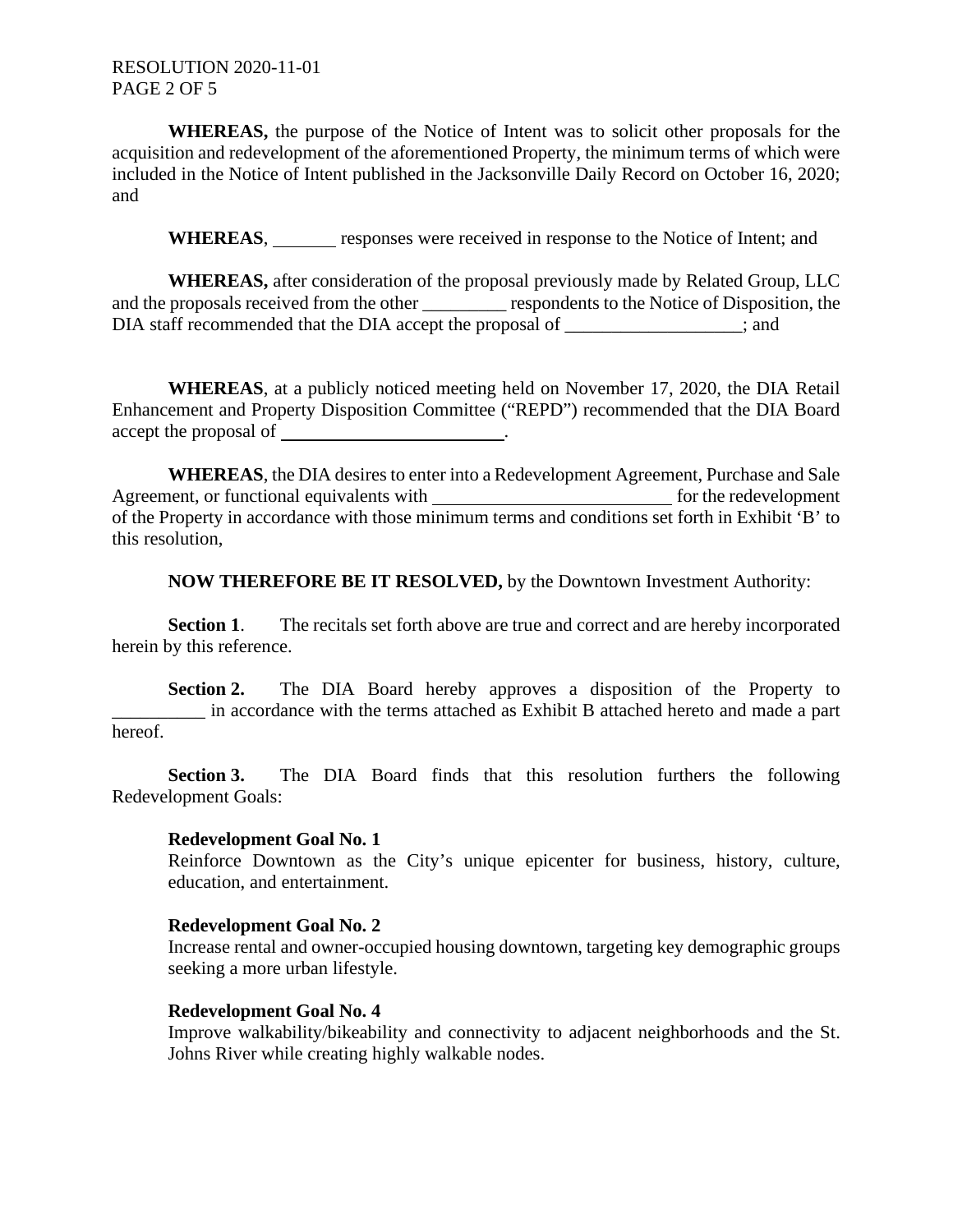RESOLUTION 2020-11-01 PAGE 3 OF 5

**Section 4.** Authorizing the CEO to negotiate the terms of a Redevelopment Agreement, Purchase and Sale Agreement, or functional equivalents, with

for the redevelopment of the Property, subject to the minimum terms and conditions contained in Exhibit 'B' to this Resolution 2020-11-01.

**Section 5.** Authorizing the CEO to initiate legislation for approval by City Council of a Redevelopment Agreement, Purchase and Sale Agreements, or functional equivalents in accordance with the purposes of this Resolution.

**Section 6.** Authorizing the CEO of the Downtown Investment Authority to take all action necessary to effectuate the purposes of this Resolution, including the execution of a Redevelopment Agreement, Purchase and Sale Agreement, or functional equivalents, providing that such actions incorporate, at a minimum, the terms and conditions contained in Exhibit 'B' to this Resolution 2020-11-01.

**Section 7.** This Resolution, 2020-11-01, shall become effective on the date it is signed by the Chair of the DIA Board.

# WITNESS: **DOWNTOWN INVESTMENT AUTHORITY**

Ron Moody, Chairman Date

\_\_\_\_\_\_\_\_\_\_\_\_\_\_\_\_\_\_\_\_\_\_ \_\_\_\_\_\_\_\_\_\_\_\_\_\_\_

VOTE: In Favor: \_\_\_ Opposed: \_\_\_\_ Abstained: \_\_\_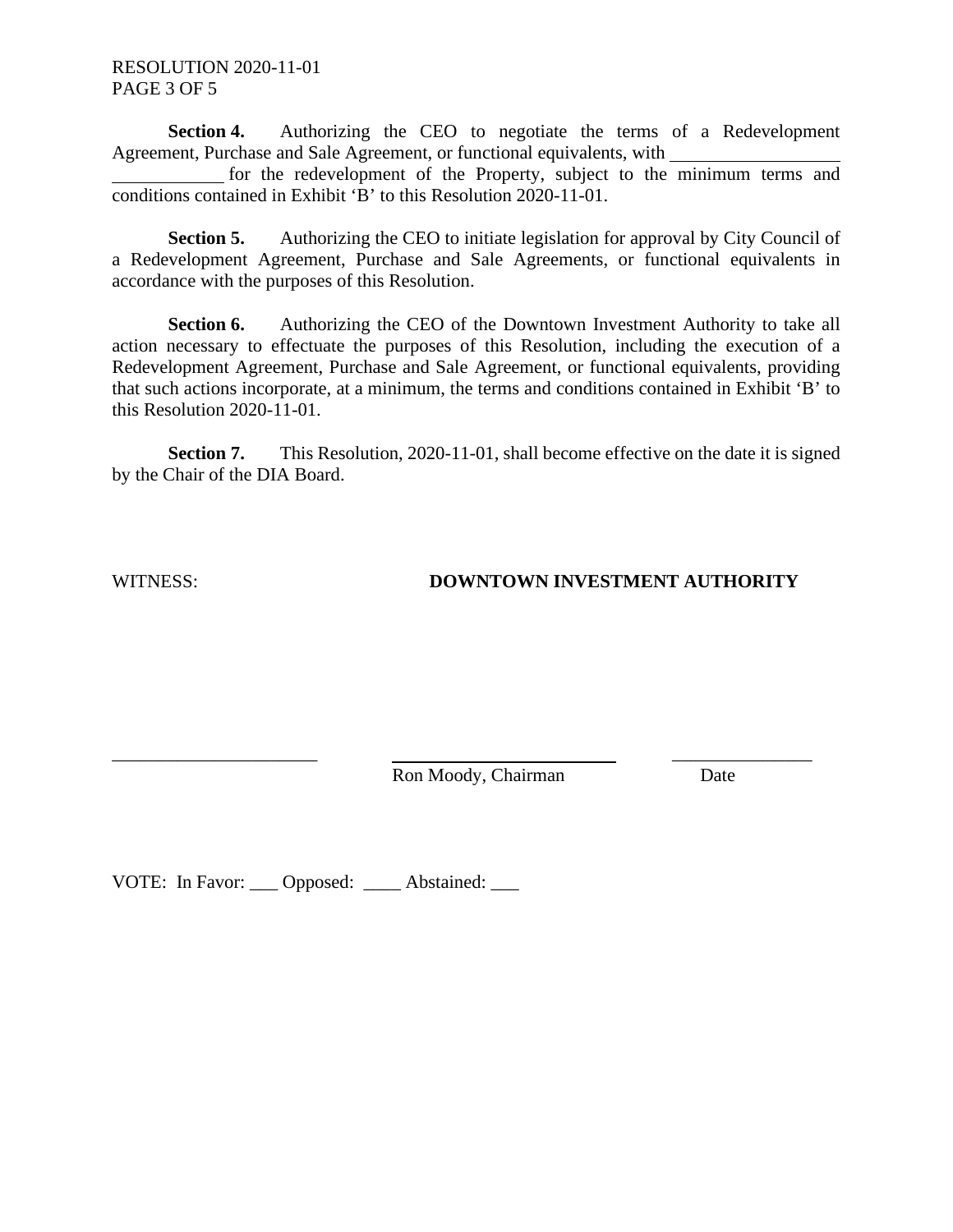### RESOLUTION 2020-11-01 PAGE 4 OF 5

# **Exhibit A to Resolution 2020-11-01**

General map of Property